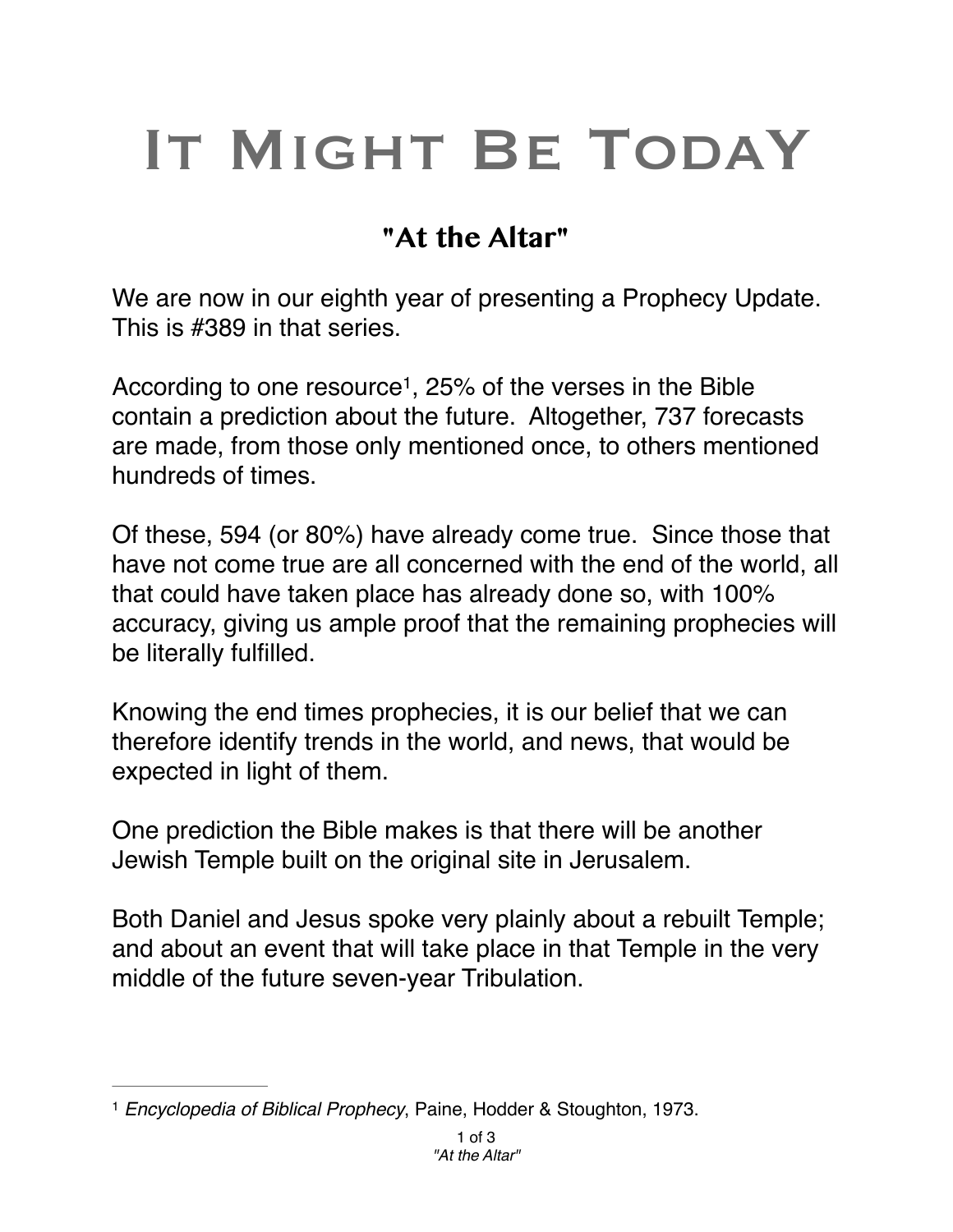You would expect, therefore, to find news and see trends towards the rebuilding of the Temple. And we do.

According to [breakingisraelnews.com](http://breakingisraelnews.com), the altar for the future Temple is now built. The latest article was titled, *New Details Emerge on Rebuilt Altar of Jewish Holy Temple.*

## Excerpts:

... the Temple Institute in Jerusalem has completed the construction of the stone altar required for the sacrificial service in the Holy Temple.

The altar was completed late in 2014, and officially inaugurated during the Institute's public kindling ceremony for the Golden Menorah on the seventh night of the Hanukkah holiday, which fell on December 22.

According to information released by the Temple Institute, since the Torah forbids the use of hewn stones in an altar, it "consists of an outer frame of earthen bricks, oven-baked to withstand the extreme heat of the altar when in use. This outer frame is filled with natural stones, untouched by metal implements, as per Torah imperative. The outer brick frame is covered with a thin white plaster, as was done with the altar that stood in the Holy Temple courtyard."

The base of the altar contains two portals for collecting the blood poured during animal sacrifices, in accordance with the Torah. It is also crowned with four raised corners, called horns by the Torah.